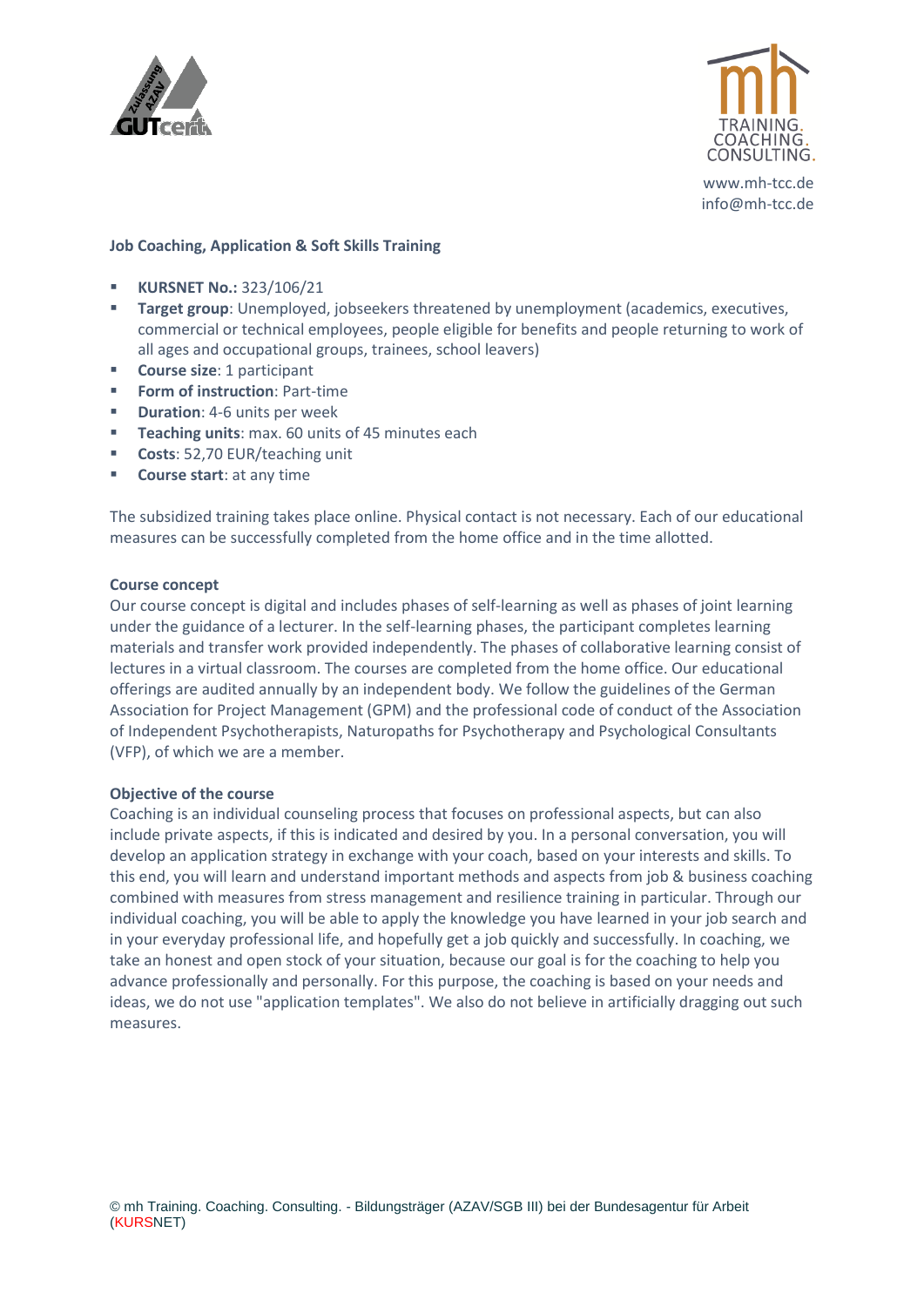



# **Course contents (individually selectable)**

# **1. JOB COACHING**

In Job Coaching you reflect on your own strengths and weaknesses and on this basis you can work out what you want to achieve professionally.

## **a. Goal clarification**

Clarification of coaching goals and needs

## **b. Situation and potential analysis**

- Biography work
- Determination of personal strengths and competencies
- Professional goal setting, career planning
- Creation of an individual qualification profile

### **2. APPLICATION TRAINING**

In application training, your application documents are prepared together and improved step by step. In addition, we simulate job interviews and assessment centers.

### **a. Application activities**

- Objective of application
- Job market analysis, research
- Recognition of professional opportunities
- Development of an individual application strategy

## **b. Application documents**

- Structure of application portfolio
- Cover letter, curriculum vitae, photo
- Attachments: references, certificates and letters of recommendation
- Electronic application and unsolicited application

# **c. Interview & Assessment Center**

- Preparation
- Clothing and appearance
- The positive appearance: self-presentation and self-promotion
- Dress code, do's and don'ts
- **■** Typical interview questions
- Selection tests and questions

## **3. SOFT SKILLS TRAINING**

Behavioral/soft skills training is of great importance for application procedures and later professional activity. For this purpose you will learn and apply the basics.

- Self-confidence, motivation & commitment
- Communication, leadership & teamwork
- Stress management, test anxiety & learning blocks, resilience
- Conflict management, negotiations & collegial counseling
- Problem solving and creativity

© mh Training. Coaching. Consulting. - Bildungsträger (AZAV/SGB III) bei der Bundesagentur für Arbeit (KURSNET)